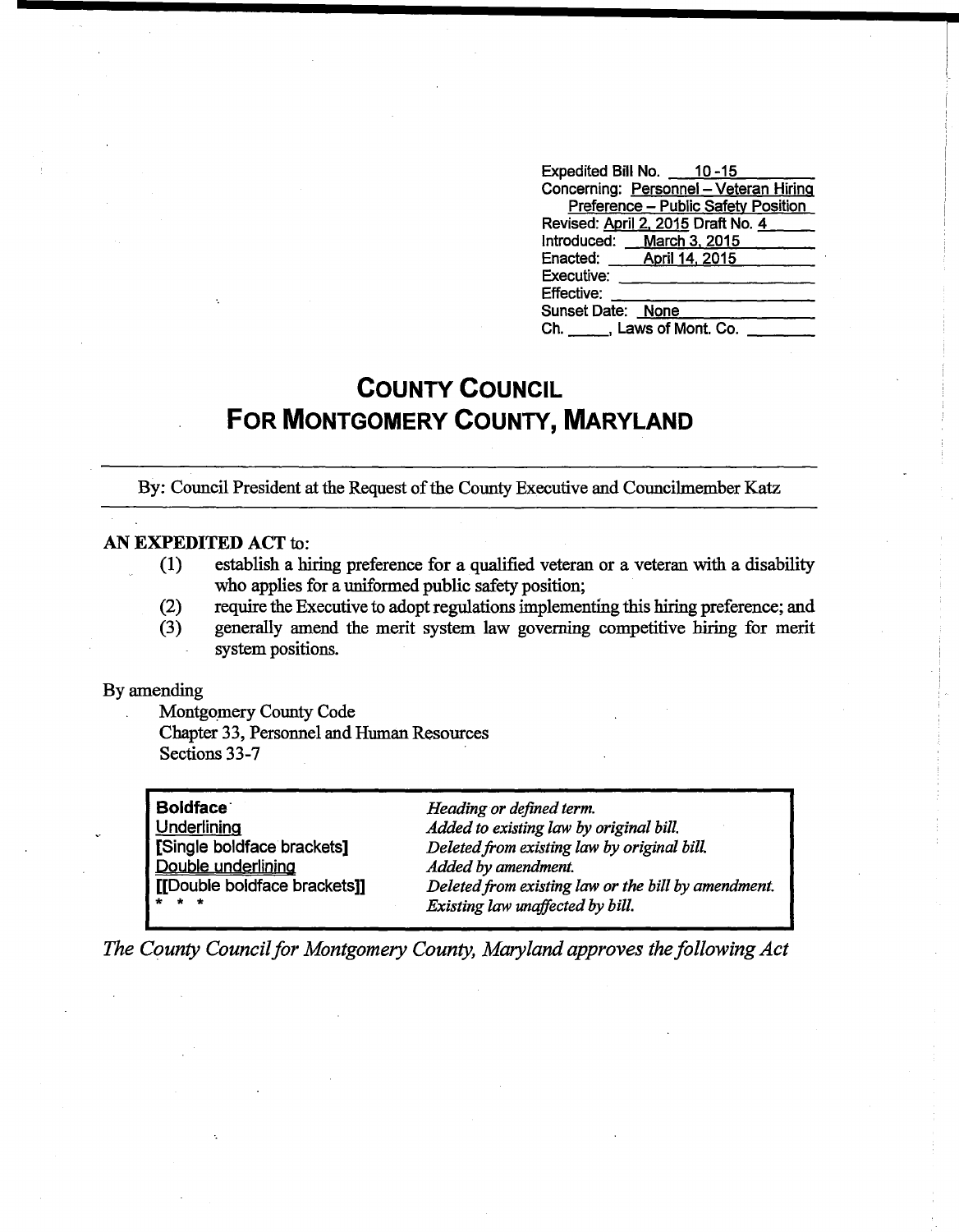| $\mathbf{1}$   | Sec. 1. Sections 33-7 is amended as follows:                              |
|----------------|---------------------------------------------------------------------------|
| $\overline{2}$ | 33-7. County Executive and Merit System Protection Board responsibilities |
| 3              |                                                                           |
| 4              | Hiring persons with disabilities.<br>(d)                                  |
| 5              | ∗<br>*<br>*                                                               |
| 6              | Competitive appointment.<br>(3)                                           |
| 7              | Except as provided in Subsection (e). [The] the regulation<br>(A)         |
| 8              | must establish and maintain a preference [for the initial                 |
| 9              | appointment of a qualified person with a disability into a                |
| 10             | merit system position] under the following order of                       |
| 11             | preference:                                                               |
| 12             | an employee who is unable to perform the<br>(i)                           |
| 13             | employee's job because of a disability or injury                          |
| 14             | under the ADA;                                                            |
| 15             | an employee subject to reduction-in-force;<br>(ii)                        |
| 16             | an employee who was granted a temporary<br>(iii)                          |
| 17             | Employees<br>retirement under the<br>disability                           |
| 18             | Retirement System or an initial or temporary                              |
| 19             | disability benefit of any type under the Retirement                       |
| 20             | Savings Plan or the Guaranteed Retirement Income                          |
| 21             | Plan but is no longer eligible for such a temporary                       |
| 22             | disability retirement or benefit;                                         |
| 23             | a veteran with a disability;<br>(iv)                                      |
| 24             | an equal preference for a veteran without a<br>(v)                        |
| 25             | disability and a non-veteran with a disability.                           |
| 26             | This regulation must only apply the preference in<br>(B)                  |
| 27             | Subparagraphs $(A)(iv)$ and $(A)(v)$ [to] for the initial                 |
|                |                                                                           |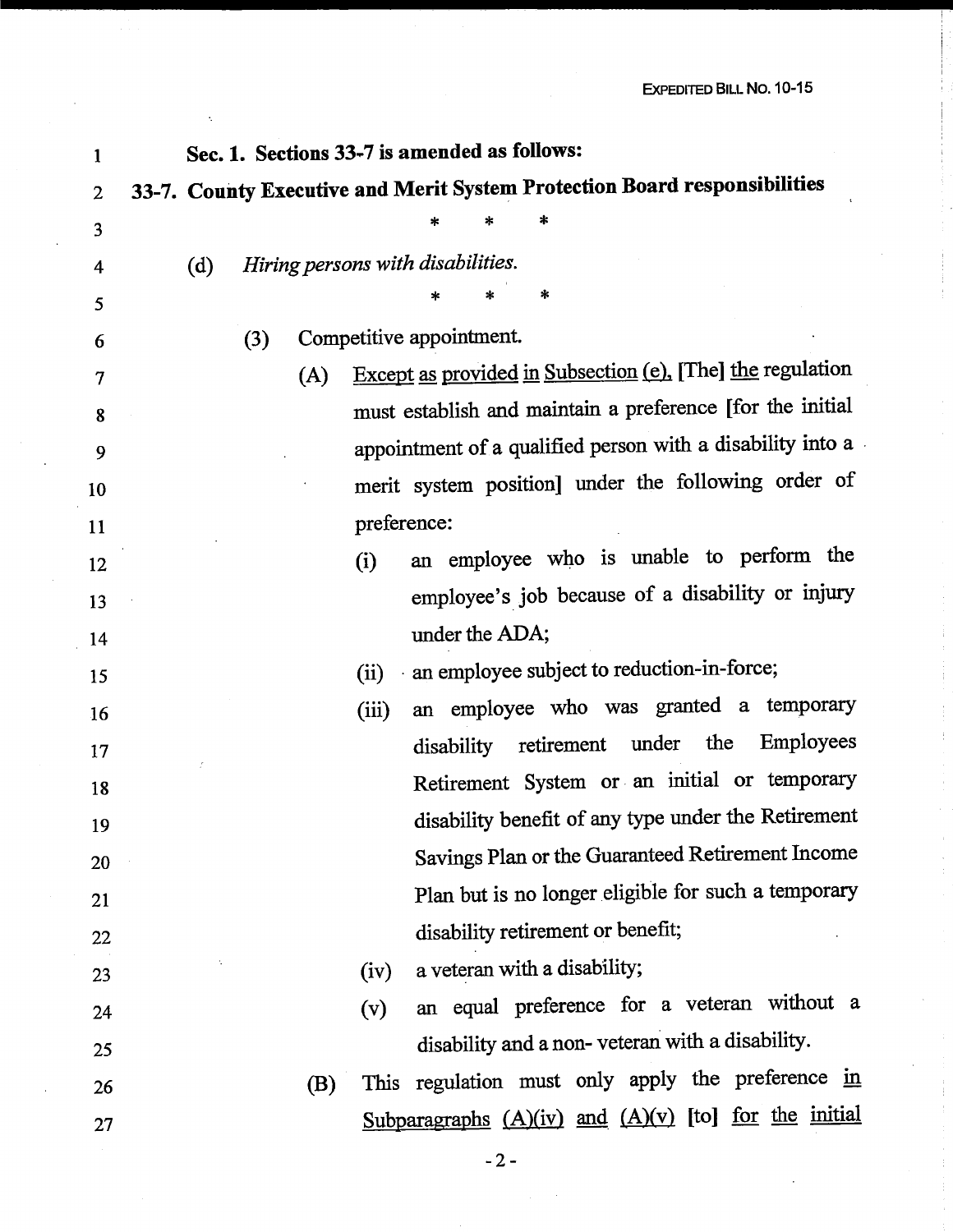$\frac{1}{4}$ 

| 28 |          |          |           | appointment of a qualified [a] person to a merit system                  |
|----|----------|----------|-----------|--------------------------------------------------------------------------|
| 29 |          |          |           | position who is among the highest rating category in a                   |
| 30 |          |          |           | normal competitive process.                                              |
| 31 |          |          |           |                                                                          |
| 32 | $\Omega$ |          |           | Hiring Veterans for Uniformed Public Safety Positions.                   |
| 33 |          | $\Omega$ | Findings. |                                                                          |
| 34 |          |          | (A)       | <u>Veterans, particularly those returning from combat in Iraq and</u>    |
| 35 |          |          |           | Afghanistan, suffer from a high unemployment rate.                       |
| 36 |          |          | (B)       | The skills and experience gained by veterans while in the                |
| 37 |          |          |           | <u>military are helpful assets for serving in uniformed public</u>       |
| 38 |          |          |           | safety positions.                                                        |
| 39 |          | (2)      |           | <u>Regulation. The Executive must establish by personnel regulation,</u> |
| 40 |          |          |           | under Method (1), standards for a hiring preference point system for     |
| 41 |          |          |           | the initial appointment of a qualified veteran who applies for a merit   |
| 42 |          |          |           | uniformed public safety position in a normal competitive process.        |
| 43 |          |          |           | These standards must:                                                    |
| 44 |          |          | (A)       | <u>define a veteran as a person who was honorably discharged or</u>      |
| 45 |          |          |           | released from a branch of the United States armed services after         |
| 46 |          |          |           | at least 180 days of active military duty other than for training;       |
| 47 |          |          | (B)       | define a veteran with a disability as a veteran rated by the             |
| 48 |          |          |           | Department of Veterans Affairs with a compensable service-               |
| 49 |          |          |           | <u>connected disability of 30 percent or more;</u>                       |
| 50 |          |          | $\circ$   | define a uniformed public safety position as a:                          |
| 51 |          |          |           | police officer;<br>$\Omega$                                              |
| 52 |          |          |           | <u>fire fighter/rescuer; or</u><br><u>(ii)</u>                           |
| 53 |          |          |           | (iii)<br>[[deputy sheriff; or                                            |
| 54 |          |          |           | (iv)]] correctional officer; and                                         |
|    |          |          |           |                                                                          |

 $\bar{\mathcal{A}}$ 

- 3 -

 $\cdot$